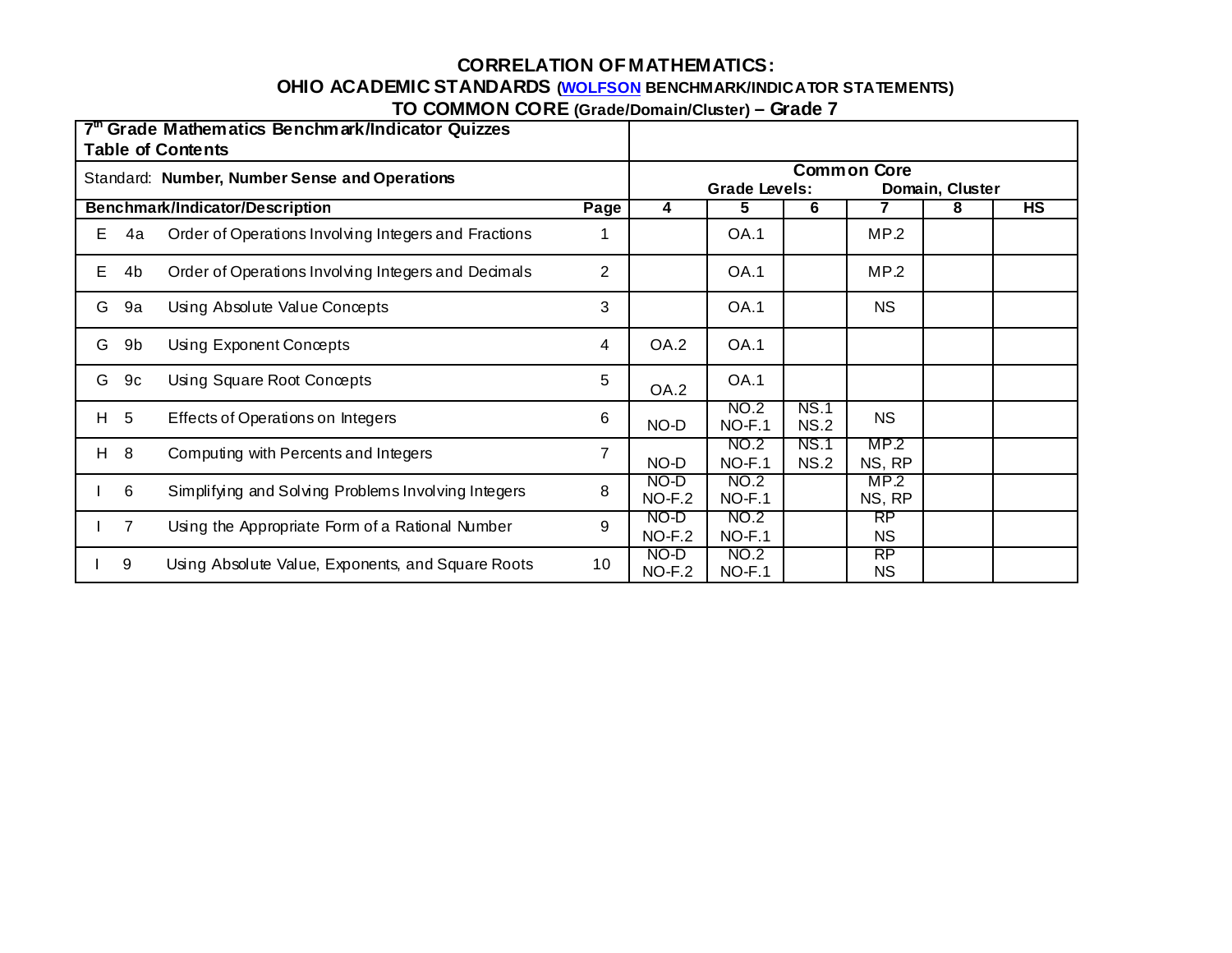| Standard: Measurement |                                                                                       |      |                      | <b>COMMON CORE</b> |     |           |                         |      |           |  |  |  |
|-----------------------|---------------------------------------------------------------------------------------|------|----------------------|--------------------|-----|-----------|-------------------------|------|-----------|--|--|--|
|                       |                                                                                       |      | <b>Grade Levels:</b> |                    |     |           | Domain, Cluster         |      |           |  |  |  |
|                       | <b>Benchmark/Indicator/Description</b>                                                | Page | 3                    | 4                  | 5   | 6         | $\overline{7}$          | 8    | <b>HS</b> |  |  |  |
| 1a<br>A               | Selecting Appropriate U.S. Customary Units                                            | 11   |                      |                    |     |           |                         | EE.2 |           |  |  |  |
| 1 <sub>b</sub><br>A   | Selecting Appropriate Metric Units                                                    | 12   |                      |                    |     |           |                         | EE.2 |           |  |  |  |
| 2a<br>B               | Converting U.S. Customary Units for Area and Volume                                   | 13   |                      | M.1                | M.1 | <b>RP</b> |                         |      |           |  |  |  |
| 2 <sub>b</sub><br>B   | Converting Metric Units for Area and Volume                                           | 14   |                      | M.1                | M.1 | <b>RP</b> |                         |      |           |  |  |  |
| C.<br>6a              | Developing Formulas to Find the Area of a Trapezoid                                   | 15   |                      | M.2                | M.3 | G         |                         |      |           |  |  |  |
| C.<br>6 <sub>b</sub>  | Developing Formulas to Find the Volume of a Cylinder                                  | 16   |                      | M.2                | M.3 | G         |                         |      |           |  |  |  |
| C.<br>6с              | Developing Formulas to Find the Volume of a<br>Rectangular Prism                      | 17   |                      | M.2                | M.3 | G         |                         |      |           |  |  |  |
| $\mathsf{C}$<br>7a    | Finding Areas of Composite Figures                                                    | 18   |                      | M.2                | M.3 | G         | G.2                     |      |           |  |  |  |
| C.<br>7b              | Finding Areas of Cutout and Shaded Figures                                            | 19   |                      | M.2                | M.3 | G         | G.2                     |      |           |  |  |  |
| 3<br>D                | Increasing Precision of a Measurement Tool                                            | 20   |                      |                    |     |           | <b>MP</b>               |      |           |  |  |  |
| E.<br>$\overline{4}$  | Using Proportions and Scale Factors                                                   | 21   |                      | M.1                | M.3 |           | <b>RP</b>               |      |           |  |  |  |
| 9a                    | Effects of Changing Measurements of a Cylinder on<br>Surface Area and Volume          | 22   |                      |                    |     |           | RP<br>G.2               | G.9  |           |  |  |  |
| F.<br>9b              | Effects of Changing Measurements of a Rectangular<br>Prism on Surface Area and Volume | 23   |                      |                    |     |           | G.1<br>G.2<br><b>RP</b> |      |           |  |  |  |
| - 8<br>G              | Differences between Surface Area and Volume                                           | 24   | M.4                  |                    | M.3 |           | G.1<br>G.2              |      |           |  |  |  |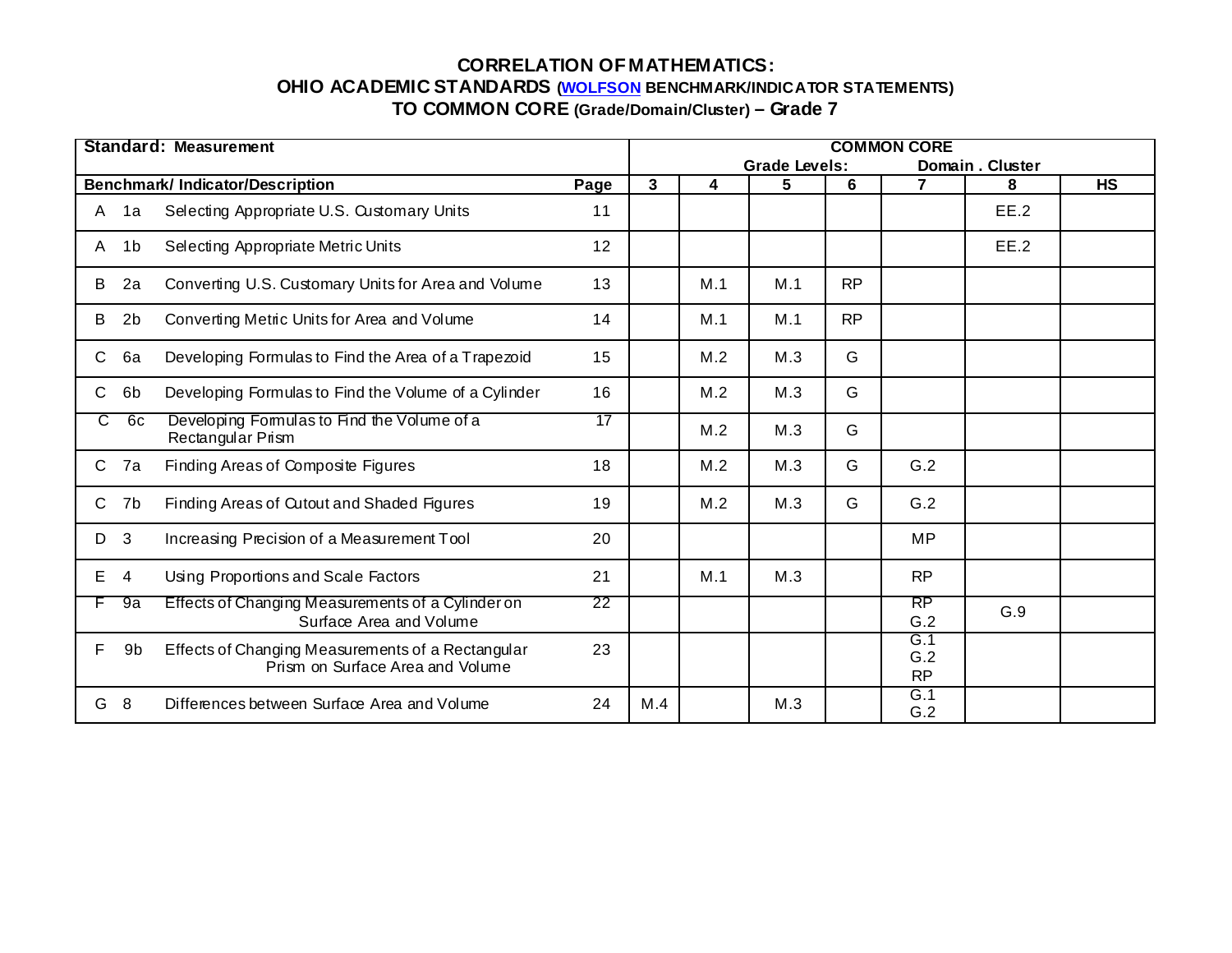| Standard: Geometry and Spatial Sense |                |                                                     |      |     | <b>COMMON CORE</b> |                  |     |                                                  |  |  |  |  |
|--------------------------------------|----------------|-----------------------------------------------------|------|-----|--------------------|------------------|-----|--------------------------------------------------|--|--|--|--|
|                                      |                |                                                     |      |     | Domain. Cluster    |                  |     |                                                  |  |  |  |  |
|                                      |                | Benchmark/Indicator/Description                     | Page | 5   | 6                  |                  | 8   | <b>HS</b>                                        |  |  |  |  |
| D                                    | 2a             | <b>Quadrilateral Subsets</b>                        | 25   | G.2 |                    |                  |     |                                                  |  |  |  |  |
| D                                    | 2 <sub>b</sub> | <b>Quadrilateral Properties</b>                     | 26   | G.2 |                    |                  |     |                                                  |  |  |  |  |
| E                                    | -1             | Proportions in Similar Triangles                    | 27   |     |                    | <b>RP</b>        | G.1 |                                                  |  |  |  |  |
| Е                                    | 6              | Scale Factors in Similar Figures                    | 28   |     |                    | <b>RP</b>        | G.1 |                                                  |  |  |  |  |
| F                                    | 4              | Congruent Triangles                                 | 29   |     |                    |                  | G.1 | Geometry: Congruence<br>and Similarity           |  |  |  |  |
| F.                                   | $\overline{7}$ | Line and Rotational Symmetry                        | 30   |     |                    |                  | G.1 | Geometry: Congruence<br>and Similarity           |  |  |  |  |
| G                                    | 3a             | Pythagorean Theorem                                 | 31   |     |                    | G.2              |     |                                                  |  |  |  |  |
| G                                    | 3 <sub>b</sub> | Sum of the Angles of a Triangle                     | 32   |     |                    | G.2              |     |                                                  |  |  |  |  |
| G                                    | 5              | Missing Angles and Sides                            | 33   |     |                    | G.2              |     |                                                  |  |  |  |  |
| H.                                   | 8              | Translations, Reflections, Rotations, and Dilations | 34   |     | NS.3               |                  | G.1 | Geometry: Congruence -<br>$.1$ ; Similarity - .1 |  |  |  |  |
|                                      | 9              | Three-Dimensional Drawings                          | 35   |     |                    | G.1              |     |                                                  |  |  |  |  |
|                                      | $\mathbf 1$    | Proportional Reasoning                              | 36   |     |                    | G.1<br><b>RP</b> |     | Geometry: Similarity - .1                        |  |  |  |  |
|                                      | 6              | Solving Problems Using Scale Factors                | 37   |     |                    | G.1<br><b>RP</b> |     | Geometry: Similarity - .1                        |  |  |  |  |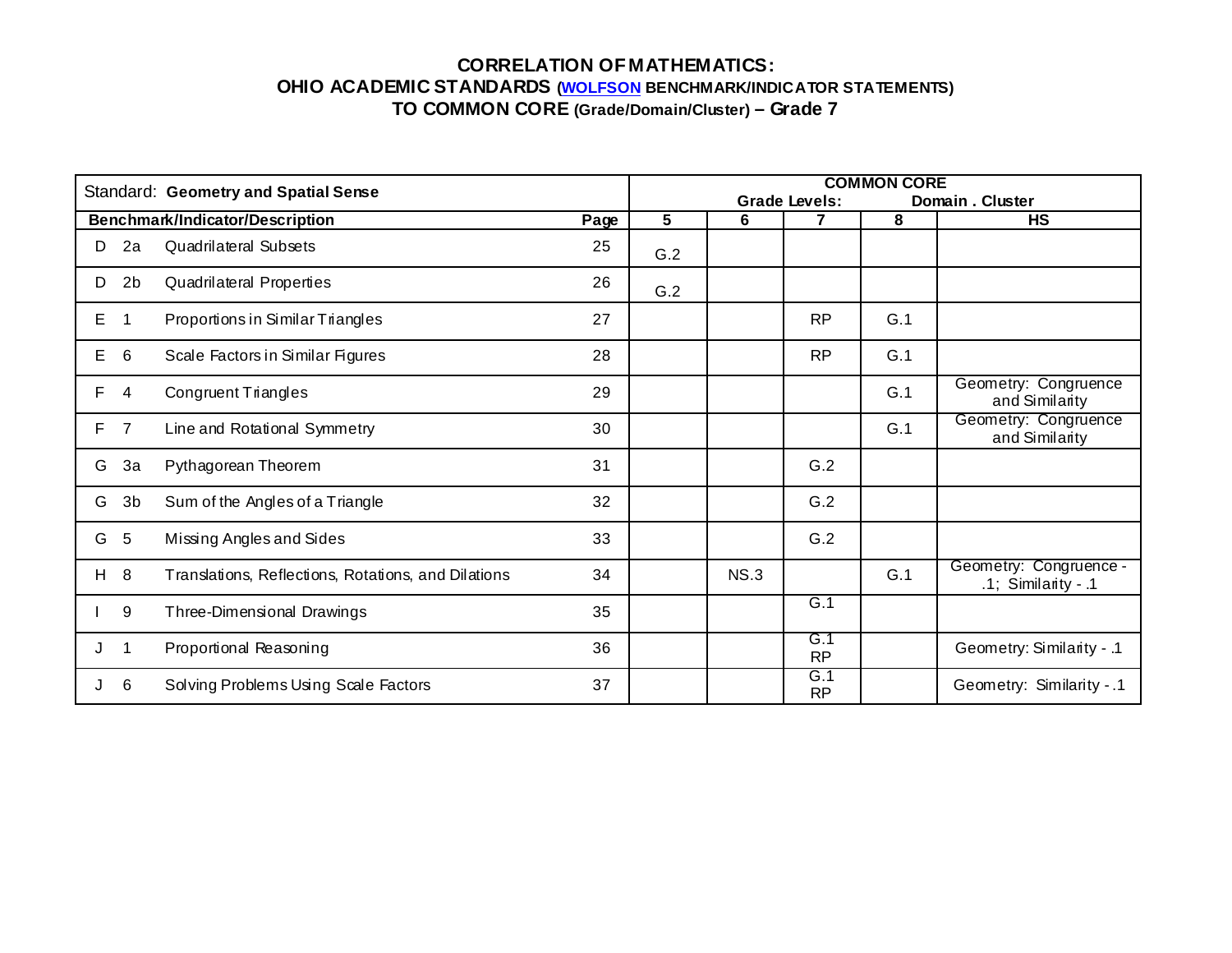# **CORRELATION OF MATHEMATICS:**

# **OHIO ACADEMIC STANDARDS (WOLFSON BENCHMARK/INDICATOR STATEMENTS)**

|  | TO COMMON CORE (Grade/Domain/Cluster) - Grade 7 |  |
|--|-------------------------------------------------|--|
|--|-------------------------------------------------|--|

| Standard: Patterns, Functions and Algebra |                         |                                                            |      | <b>COMMON CORE</b> |                                         |                     |                                     |             |                                                                                                                                                                                                                                   |  |
|-------------------------------------------|-------------------------|------------------------------------------------------------|------|--------------------|-----------------------------------------|---------------------|-------------------------------------|-------------|-----------------------------------------------------------------------------------------------------------------------------------------------------------------------------------------------------------------------------------|--|
|                                           |                         |                                                            |      |                    | Domain. Cluster<br><b>Grade Levels:</b> |                     |                                     |             |                                                                                                                                                                                                                                   |  |
|                                           |                         | Benchmark/Indicator/Description                            | Page | 4                  | 5                                       | 6                   |                                     | 8           | H <sub>S</sub>                                                                                                                                                                                                                    |  |
| B                                         | $\overline{\mathbf{1}}$ | Representing and Analyzing Patterns, Rules, and Functions  | 38   | OA.3               |                                         | EE.3                | MP.2<br>MP.4                        |             | MP: Reason abstractly and<br>quantitatively: Model with Math;                                                                                                                                                                     |  |
| B                                         | $\overline{2}$          | Describing How to Find the Next Term in a Pattem           | 39   | OA.3               |                                         | EE.3                | MP.2<br>MP.4                        |             | MP: Reason abstractly and<br>quantitatively: Model with Math;                                                                                                                                                                     |  |
| D                                         | 9                       | Using Variables in a Variety of Ways                       | 40   |                    |                                         | EE.2<br><b>EE.3</b> | EE.1<br>MP.6                        |             | MP: Attend to precision                                                                                                                                                                                                           |  |
| Е                                         | 3                       | Recognizing Linear and Nonlinear Patterns                  | 41   |                    | OA.2                                    | <b>NS.3</b>         | MP.3                                | F.1<br>F.2  | MP: Construct viable arguments                                                                                                                                                                                                    |  |
| F                                         | 5                       | Representing a Linear Equation by Plotting Points          | 42   |                    |                                         | EE.3                | MP.2, 3<br>MP.7, 8                  | F.2         | Algebra Reasoning-.5;<br>MP - Reason abstractly and<br>quantitatively;<br>MP - Construct viable arguments;<br>MP - Look for and make use of<br>structure<br>$MP - Look$ for and express<br>regularity in repeated reasoning.      |  |
| F                                         | 6                       | Representing Inequalities                                  | 43   |                    |                                         | <b>EE.3</b>         | MP.2, 3<br>MP.7, 8                  | F.2         | Algebra/Reasoning-.5;<br>MP - Reason abstractly and<br>quantitatively;<br>$MP - Construct$ viable arguments;<br>$MP - Look$ for and make use of<br>structure;<br>$MP - Look$ for and express<br>regularity in repeated reasoning. |  |
| G                                         | $\overline{1}$          | Representing Algebraic Expressions                         | 44   |                    |                                         | EE.2                | <b>EE.1</b><br>MP.3<br>MP.7<br>MP.8 |             | $MP - Construct$ viable arguments;<br>MP - Look for and make use of<br>structure;<br>$MP - Look$ for and express<br>regularity in repeated reasoning.                                                                             |  |
| G                                         | $\overline{7}$          | Recognizing Equivalent Algebraic Expressions               | 45   |                    |                                         | EE.2                | <b>EE.1</b><br>MP.3<br>MP.7<br>MP.8 |             | $MP - Construct$ viable arguments;<br>MP - Look for and make use of<br>structure:<br>$MP - Look$ for and express<br>regularity in repeated reasoning.                                                                             |  |
|                                           | $H$ 4                   | Solving and Representing Linear Equations and Inequalities | 46   |                    |                                         |                     | ΈE<br>MP.4<br>MP.6                  | EE.2<br>F.1 | Algebra/Reasoning-.1<br>MP - Model with math:<br>$MP -$ Attend to precision                                                                                                                                                       |  |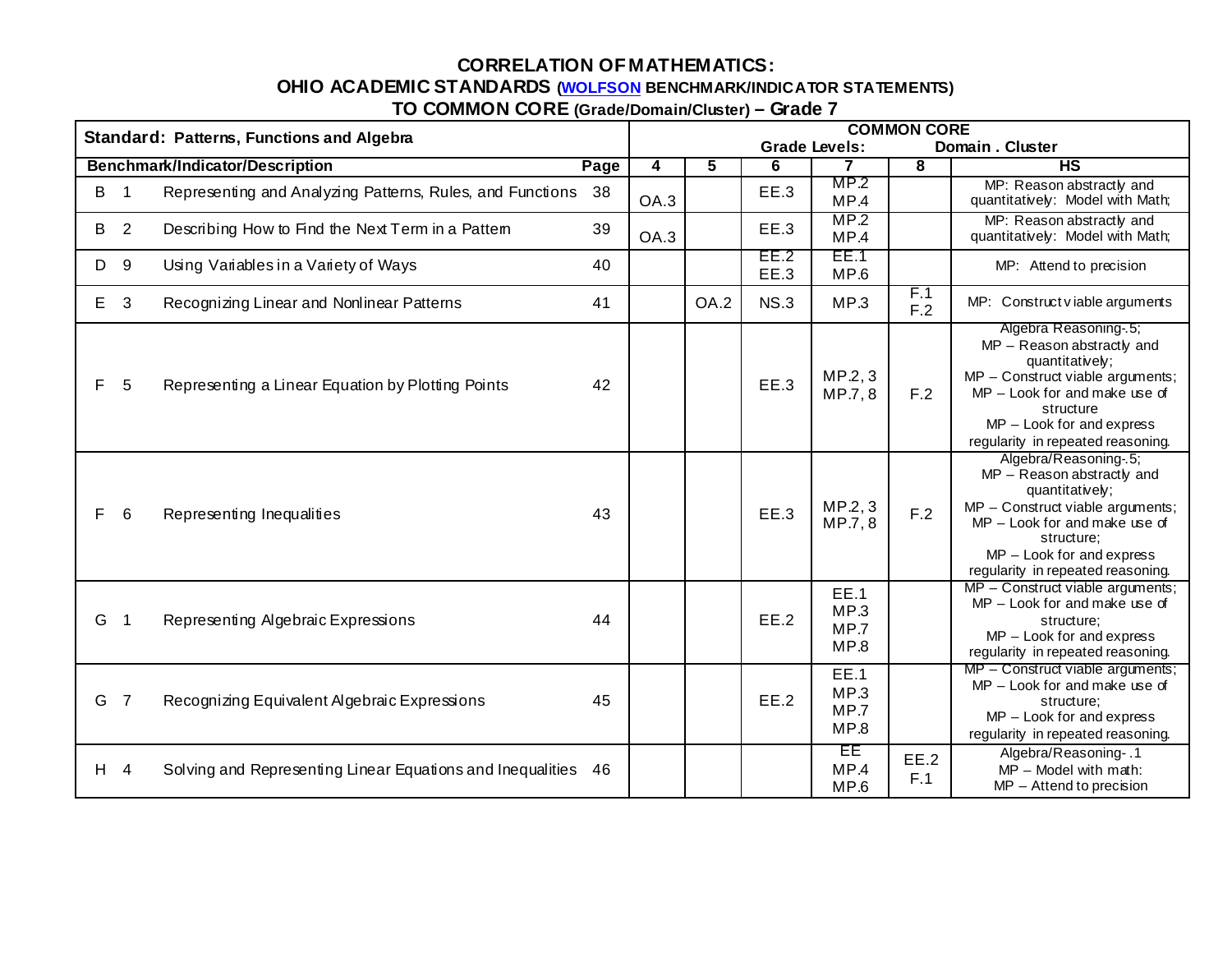| 4         | Explaining the Use of Inverse Operations                            | 47 |     |   | <b>RP</b>    |      | Algebra/Reasoning 1<br>MP - Reason abstractly and<br>quantitatively;                   |
|-----------|---------------------------------------------------------------------|----|-----|---|--------------|------|----------------------------------------------------------------------------------------|
| 8<br>J    | Using Formulas to Solve Problems                                    | 48 | M.3 | G | MP.6         |      | $MP -$ Attend to precision                                                             |
| J         | M-6 Using Formulas to Solve Area and Volume Problems                | 49 | M.3 | G | MP.6         |      | $MP -$ Attend to precision                                                             |
|           | J GSS-3 Using the Pythagorean Theorem and the Triangle<br>Angle Sum | 50 | M.3 | G | MP.6         |      | $MP -$ Attend to precision                                                             |
| 5<br>K    | Graphing a Linear Equation by Plotting Points                       | 51 |     |   | MP.4<br>MP.6 |      | Functions: interpreting - .3<br>$MP - Model$ with math;<br>$MP -$ Attend to precision; |
| - 6<br>K. | <b>Graphing Linear Equations</b>                                    | 52 |     |   | MP.4<br>MP.6 |      | Functions: interpreting - .3<br>$MP - Model$ with math:<br>$MP -$ Attend to precision; |
| 10        | Analyzing How Changing One Variable Affects Another                 | 53 |     |   |              |      |                                                                                        |
| M 11      | Using Technology to Analyze Change                                  | 54 |     |   |              | EE.2 |                                                                                        |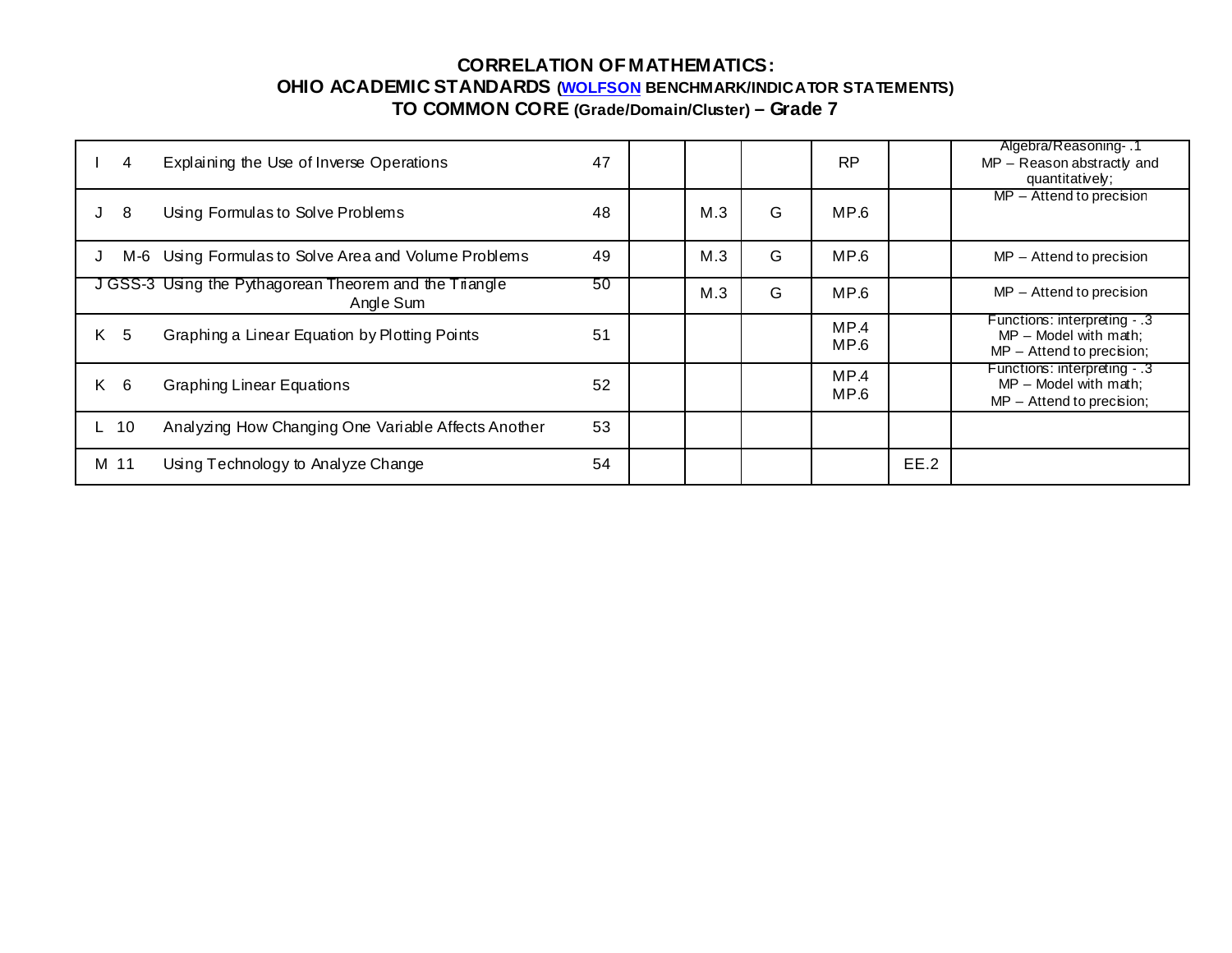|    |                | <b>Standard: Data Analysis &amp; Probability</b>     | <b>COMMON CORE</b> |                  |                      |   |                                                          |  |  |  |
|----|----------------|------------------------------------------------------|--------------------|------------------|----------------------|---|----------------------------------------------------------|--|--|--|
|    |                |                                                      |                    |                  | <b>Grade Levels:</b> |   | Domain. Cluster                                          |  |  |  |
|    |                | <b>Benchmark/Indicator/Description</b>               | Page               | 6                |                      | 8 | <b>HS</b>                                                |  |  |  |
| A  | 1a             | Box-and-Whisker Plots                                | 55                 | <b>SP.2</b>      |                      |   | Statistics & Probability<br>Interpreting $-1$            |  |  |  |
| A  | 1b             | Stem-and-Leaf Plots                                  | 56                 | SP <sub>.2</sub> |                      |   | <b>Statistics &amp; Probability</b><br>Interpreting $-1$ |  |  |  |
| A  | 1 <sub>c</sub> | Line Graphs, Histograms, and Circle Graphs           | 57                 | SP.2             |                      |   | <b>Statistics &amp; Probability</b><br>Interpreting - .1 |  |  |  |
| B  | 4              | Opposing Arguments                                   | 58                 | SP.1             |                      |   |                                                          |  |  |  |
| D  | 5              | Comparing Data and Sample Selection                  | 59                 |                  | SP.2<br>SP.3         |   |                                                          |  |  |  |
| E. | $\overline{2}$ | <b>Graphical Representations</b>                     | 60                 | <b>SP.2</b>      | SP.3                 |   |                                                          |  |  |  |
| F  | 3              | Measures of Center and Spread                        | 61                 |                  | SP.1<br>SP.2         |   | Statistics & Probability<br>Interpreting $-1$            |  |  |  |
| G  | 2              | Evaluating Conjectures and Predictions               | 62                 |                  | SP.1<br>SP.2         |   |                                                          |  |  |  |
| G  | 6              | Misuses of Statistical Data                          | 63                 |                  | SP.2                 |   |                                                          |  |  |  |
|    | 7a             | Probability of Compound Events Using Organized Lists | 64                 |                  |                      |   | Statistics & Probability:<br>Conditional Prob. - .2      |  |  |  |
|    | 7b             | Probability of Compound Events Using Tree Diagrams   | 65                 |                  |                      |   | Statistics & Probability:<br>Conditional Prob. - .2      |  |  |  |
|    | 7c             | Probability of Compound Events Using Area Models     | 66                 |                  |                      |   | Statistics & Probability:<br>Conditional Prob. - .2      |  |  |  |
| K. | 8              | Experimental and Theoretical Probability             | 67                 |                  | SP.3                 |   | Statistics & Probability:<br>Using Probability -.2       |  |  |  |